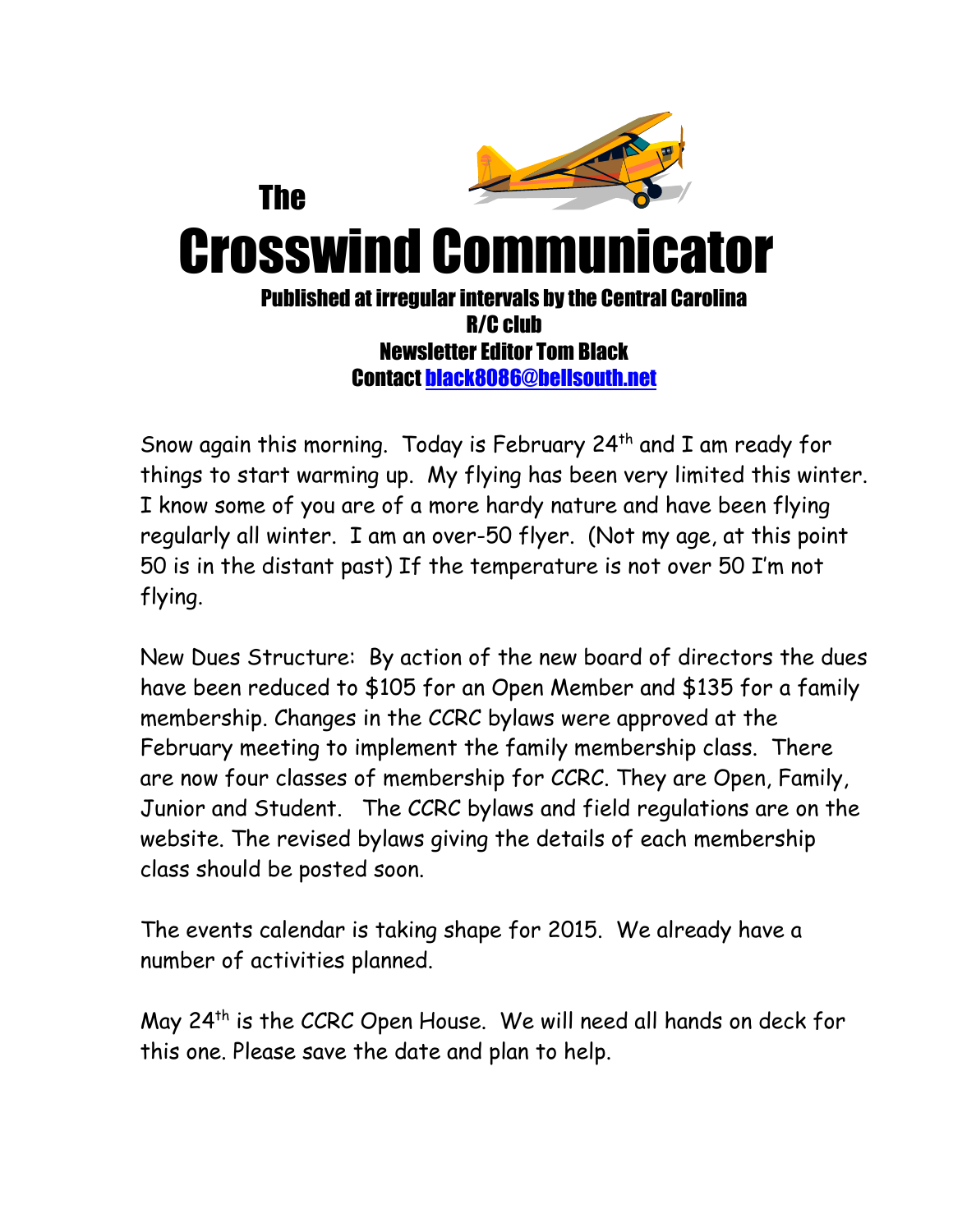June 19<sup>th</sup> to June 21<sup>st</sup> is the IMAC event. Steve Sides is the CD. June  $19^{\sf th}$  is the practice day with the competition on June 20 $^{\sf th}$  and 21 $^{\sf st}$ .

July 18<sup>th</sup> is the tentative date for Cub Day. Robert Underwood is the CD.

August 22nd will be our Warbirds event. CDs will be Bill Garner and Carl Mickey.

September 12<sup>th</sup> is the Electric Fly In. Mark Willard will be our CD for this one.

September 26<sup>th</sup> is the second annual CCRC Float Fly at Lynwood Lakes in Greensboro. This event is for CCRC members only. Tom Black is the CD. This year you may fly any type of power you like, electric, glow or gas.

October 10<sup>th</sup> will be a Golden Age event. The CD will be Ronnie Garris.

The FAA Notice of Proposed Rulemaking (NPRM) for the use of small Unmanned Aircraft Systems (sUAS) was issued on February 15<sup>th</sup> of this year. Here is a link to the official FAA announcement.

[http://www.modelaircraft.org/Gov/nprm/sUAS-pressrelease-021515-](http://www.modelaircraft.org/Gov/nprm/sUAS-pressrelease-021515-FINAL.pdf) [FINAL.pdf](http://www.modelaircraft.org/Gov/nprm/sUAS-pressrelease-021515-FINAL.pdf) Also here is a link to the AMA press release on the announcement.

[http://amablog.modelaircraft.org/amagov/2015/02/15/dotfaa](http://amablog.modelaircraft.org/amagov/2015/02/15/dotfaa-announce-proposed-rule-for-suas/)[announce-proposed-rule-for-suas/](http://amablog.modelaircraft.org/amagov/2015/02/15/dotfaa-announce-proposed-rule-for-suas/)

The thing that I took away from all of this is that these proposed rules will not apply to us as modelers who are part of the AMA and CCRC which is a community based organization (CBO). Here is a direct quote from the FAA announcement.